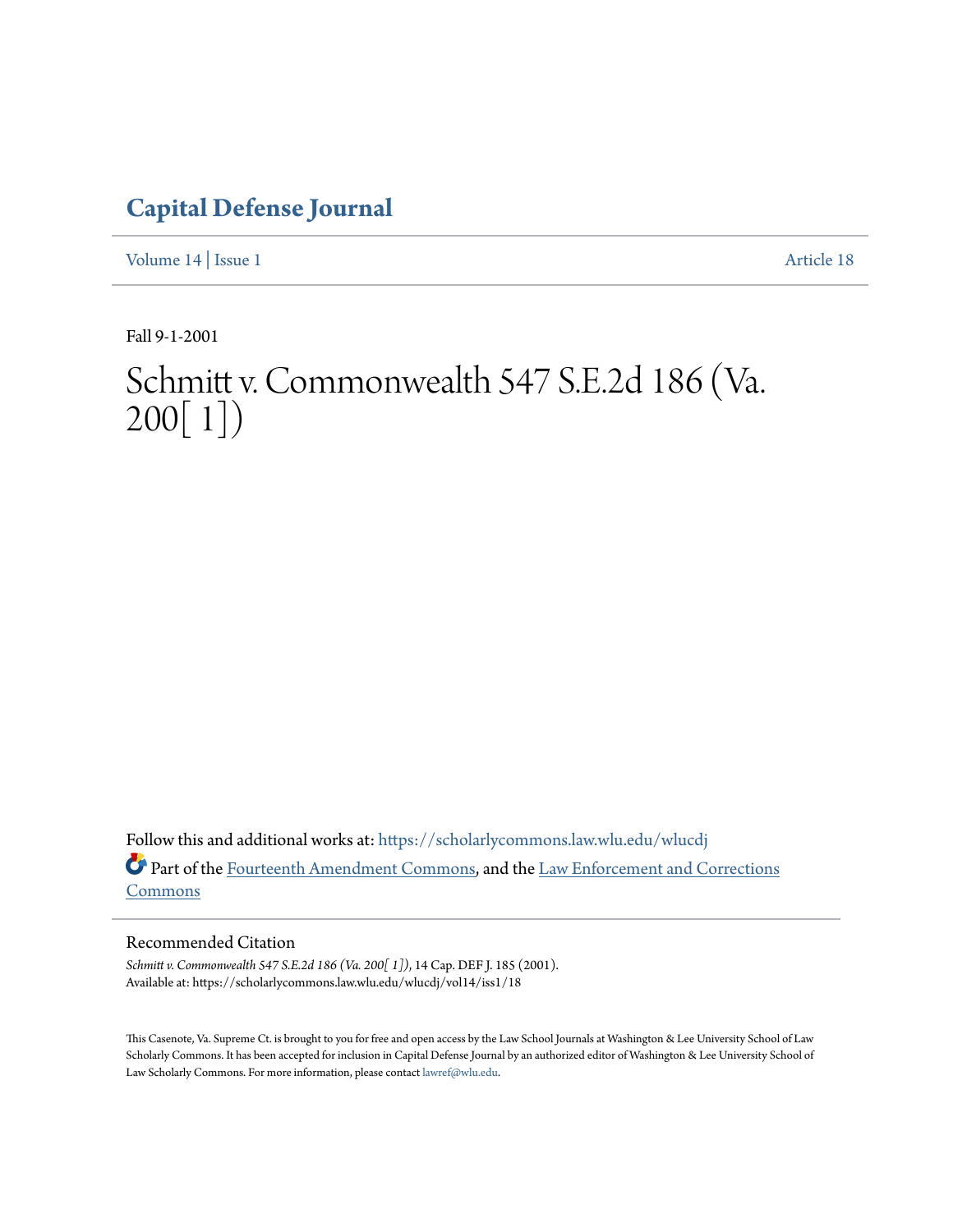# Schmitt v. Commonwealth 547 **S.E.2d 186** (Va. 200[ **1])**

### *. Fao*

On February **17,1999,** Earl Shelton Dunning ("Dunning") was shot and killed while working as a security guard at the Bon Air branch of NationsBank ("the bank") on Buford Road in Chesterfield County. Around 1:00 p.m. on that day, John Yancey Schmitt ("Schmitt") entered the bank wearing dark sunglasses and a bulky jacket. One of the tellers, Sara Parker-Orr ("Parker-Orr") noticed Schmitt when he entered and thought it odd that he was wearing sunglasses on a doudy day. After Schmitt entered the bank, Dunning went inside and stood at the end of the teller line in which customers were waiting. Schmitt was in line behind several customers. Parker-Orr testified that Schmitt left his place in line and walked over to where Dunning was standing. Seconds later, Parker-Orr heard two gunshots and someone screaming, "Get down, get down." Dunning had been shot in the chest. Schmitt then approached Parker-Orr, as well as the other tellers, and demanded all of their money. Schmitt threatened to kill everybodyif he was not given all of the money.'

The bank's security camera recorded Schmitt standing at a teller window holding a bag and pointing a gun. While the robberywas recorded on the bank's security camera, the shooting of Dunning was not. Parker-Orr and the three other tellers did not see Schmitt shoot the security guard. However, they did identify Schmitt as the man who robbed the bank that day.'

After the murder and the robbery, Schmitt registered at a Williamsburg hotel the same day under the name **"R.** Napier." **He** paid cash for a three day stay. The desk clerk identified Schmitt and said that after checking in, Schmitt changed his hair color. Schmitt was identified byCaptain Karl S. Leonard of the Chesterfield CountyPolice Department using the bank camera's securityphotographs. On February 19, 1999, the police discovered that Schmitt was staying in Williamsburg. The James CtyCountyTactical Team surrounded Schmitt's hotel room, and a crisis negotiator, Lieutenant Diane **M** Clarcq of the James City CountyPolice Department, attempted to persuade Schmitt to surrender. Schmitt surrendered the next morning and was taken into police custody. The hotel room was searched and along with a handgun and several new items of clothing, the police found \$27,091 in cash, most of which was still wrapped in "bank

<sup>1.</sup> Schmitt v. Commonwealth, 547 S.E.2d 186, 192 (Va. 20011).

<sup>2.</sup> *Id* at 192.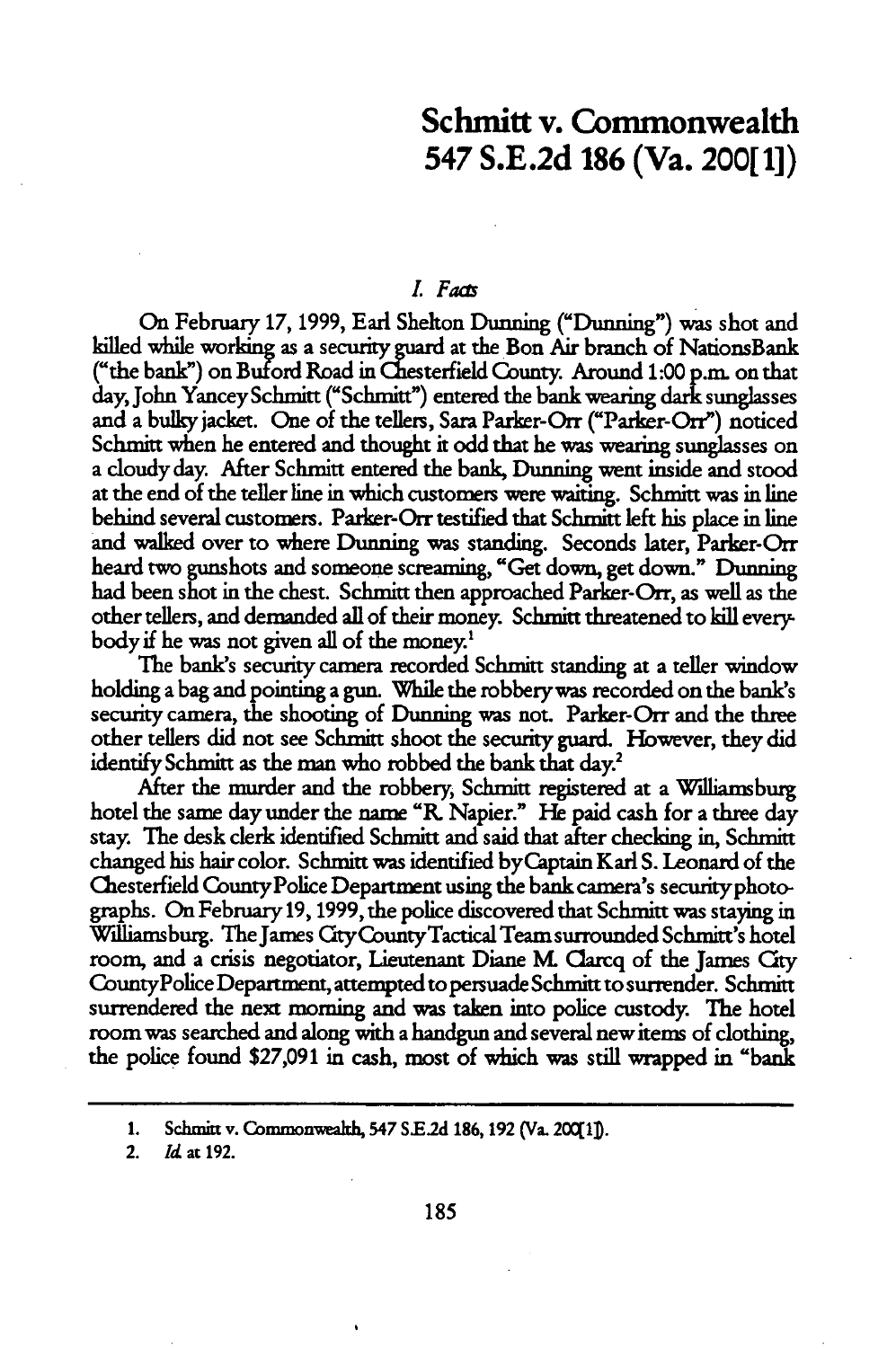bands" identifying the money as coming from the Bon Air branch **of** NationsBank.'

Schmitt was indicted for murder during the commission of a robbery, armed entry of a bank with the intent to commit larceny, two counts of robbery, and three counts of use of a firearm.' In the guilt phase of the trial, the jury convicted Schmitt of all of the offenses charged. In the penaltyphase of the trial, the jury fixed his punishment for capital murder at death based on a finding of future dangerousness, and fixed the sentence for the other offenses at imprisonment for 118 years.<sup>5</sup> The Supreme Court of Virginia consolidated Schmitt's automatic appeal of the death sentence with all of Schmitt's other claims on appeal.'

# *11 Hdd.*

The Supreme Court of Virginia affirmed each of Schmitt's convictions, and after reviewing Schmitt's death sentence, declined to commute the sentence of death.<sup>7</sup> The court found that the jury was properly selected, the evidence was sufficient to show premeditation to support the capital murder charge, that statements appellant made to a hostage negotiator were not statements against Schmitt's penal interest, that the jury was properly instructed, and that Schmitt was properly sentenced.<sup>8</sup> There were other issues which the court did not rule upon because Schmitt waived his right to appeal or defaulted those issues.<sup>9</sup>

3. *Id*

4. *Id;* sealso VA. GODE ANN. **S** 18.2-31(4) (Mchie Supp. 2001) (stating that "the willful, deliberate, and premeditated killing of any person in the commission of robbery or attempted robbery" shall constitute a capital murder); VA. CODE ANN. § 18.2-93 (Michie 2000) (stating that any person armed with a deadlyweapon, who enters a bank with the intent to commit larceny shall be guilty of a Class 2 felony); VA. **CODE** ANN. **5182-58** (Mlchie 2000) (any person committing robbery with a firearm or other deadly weapon shall be guilty of a felony **and** sentenced for a term of life or not less than five years); VA. **CODE ANN. S** 18.-53.1 (Mfichie 2000) (making it unlawful for anyone to use a firearm during the commission or attempted commission of a robbery).

- **7.** Id at 204.
- 8. **Id** at 196-202.

9. *Id* at 194. Several of Schmitt's claims were summanlydismissed bythe court and are not discussed in detail in this note.

First, Schmitt claimed that the trial court failed to strike juror, James J. Goodin, for cause based on his statements concerning the death penalty. *Id* Schmitt failed to ask the trial court to strike the juror and therefore waived his right to object. *Id*

Second, Schmitt contended that the trial court **erred in** excluding prospective jurors, Linda Miles and Leo Gibbs. *Id* Both of these prospective jurors expressed objctions to the death penalty. Schmitt claims that the failure of the court to exclude is an example of a 'pattern of seating pro-death penalty jurors." *Id* Again, because Schmitt failed to make these objections in the trial court, he waived his right to appeal on these issues. *Id;* swa/so VA. SUP. Cr. **R. 5:25** (2001) (stating that an '[e]rror will not be sustained to anyruling of the trial court or the commission before which the case was intially tried unless the objection was stated with reasonable certainty at the time of the ruling, except for good cause shown or to enable this Court **to** attain the ends of justice").

**<sup>5.</sup>** *Sdc t* 547 S.E2d at **191.**

**<sup>6.</sup>** *Id* at 192.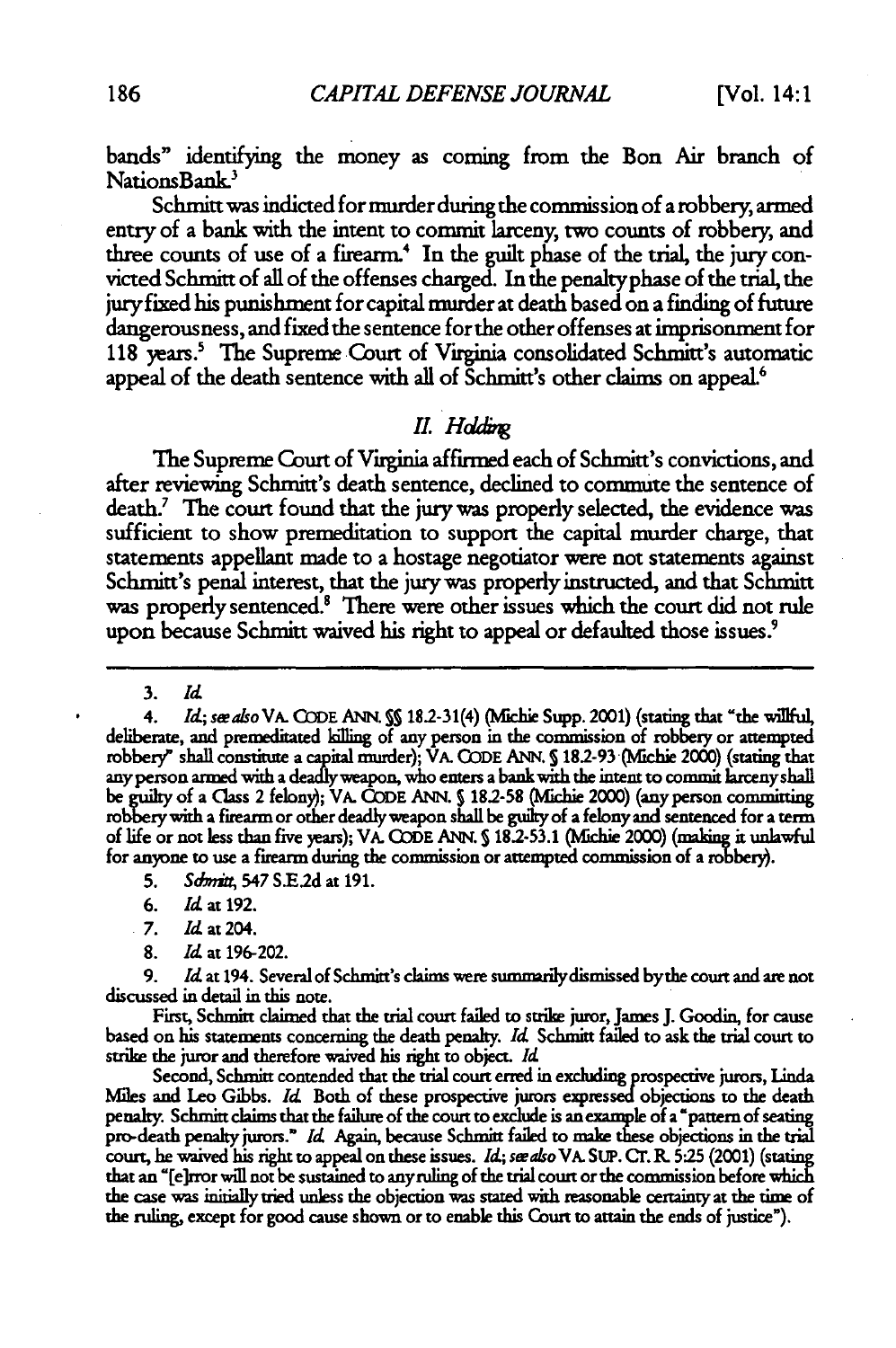# *III. A rabsis / A pplication in Virginia A. Jty Sdeaion*

Schmitt argued that the trial court abused its discretion because it failed to strike jurors who favored the death penalty, it excluded jurors who opposed the death penalty, and it failed to strike a juror that had once been a bank teller."0 The court stated that "[a] prospective juror should be excluded for cause based on the juror's views about the death penalty if those views would substantially impair or prevent the performance of the juror's duties in accordance with his oath and the court's instructions."<sup>11</sup> The court further stated that the trial court is in the best position to determine whether a juror can perform his duties in accordance with the court's instructions.<sup>12</sup> A trial court's decision regarding the selection or exclusion of jurors will be upheld unless the trial court abused its discretion.<sup>13</sup> The two jurors who were seated on the jury who were in favor of the death penalty both said during voir dire that they would be able to listen to the evidence presented with an open mind and follow the instructions of the judge.<sup>14</sup> The bank teller testified that she could follow the law as instructed by

Fifth, Schmitt argued that the trial court **erred** in allowing the juryto consider the issue of future dangerousness because this aggravator **is** unconstitutionally **vague** and violates the Sixth, Eighth, and Fourteenth Amendments. Schmitt, 547 S.E.2d at 194. Schmitt relied on his motion presented at the trial court regarding this issue, but references to arguments made in the motion were insufficient and amounted to procedural default on this issue. Id; see Burns v. Commonwealth, 541 **SE.2d** 872,881 (Va. 2001) (Mhe court ruled that Burns's reliance on the memorandum that he presented to the circuit court on the issue of the constitutionality of the Virginia capital murder statute was insufficient and that he had therefore procedurally defaulted the issue).

Lastly, Schmitt, at the conclusion of his brief, set forth an argument "relating to all assignnents of error" that the alleged errors violated his conutionalrights. *Sdmitt* 547 **S.E2d at** 194. However, because Schmitt failed to specifyin what manner his rights were violated with respect **to** each assignment of error, the argument was waived. *l*

**10.** *Sdmit4* 547 **S.E2d** at 195.

11. *Id* at **195** (citing Bamabei v. Commonwealth, *477* **S.E2d 270, 277** (Va. 1996) (holding that the trial court was correct in refusing **to** sit two prospective jurors who were opposed to the death penalty because the court believed it would substantiallyimpair their performance as jurors)).

12. Id at **195.**

**13.** *Id. at* **195** (citing Lovittv. Commonwealh, **537** S.E.2d **866,875** (Va. 2000) (holding that the trial court did not err in allowing juror **to** sit, who was opposed **to** the death penalty but stated that she could do her duty, stating that the trial court was entitled to deference)).

14. *Idat* **195.**

Third, Schmitt argued that the capital murder charge should be struck on the grounds that the charge encouraged the jury to impose harsher sentences on the non-capital offenses. Schmitt, 547 S.E.2d at 194. Due to Schmitt's failure to raise this issue at the trial court, the issue was waived for appeal. *Id; see also* VA. SUP. CT. R. 5:25 (2001).

Fourth, Schmitt filed a pre-trial motion to bar admission, during thepenaltyphase of the trial, of evidence of his previous unadjudicated conduct. *Sdmx* 547 **S.E2d** at 194. The trial court decided to reserve ruling on the motion. *Id* During the penalty phase of the trial, Schmitt did not object to testimony about his unadjudicated conduct *Id* Schmitt's failure to object during the penaltyphase waived this objection on appeal. *d; seealsoVA.* SLP. **Cr.** . 5:25 (2001).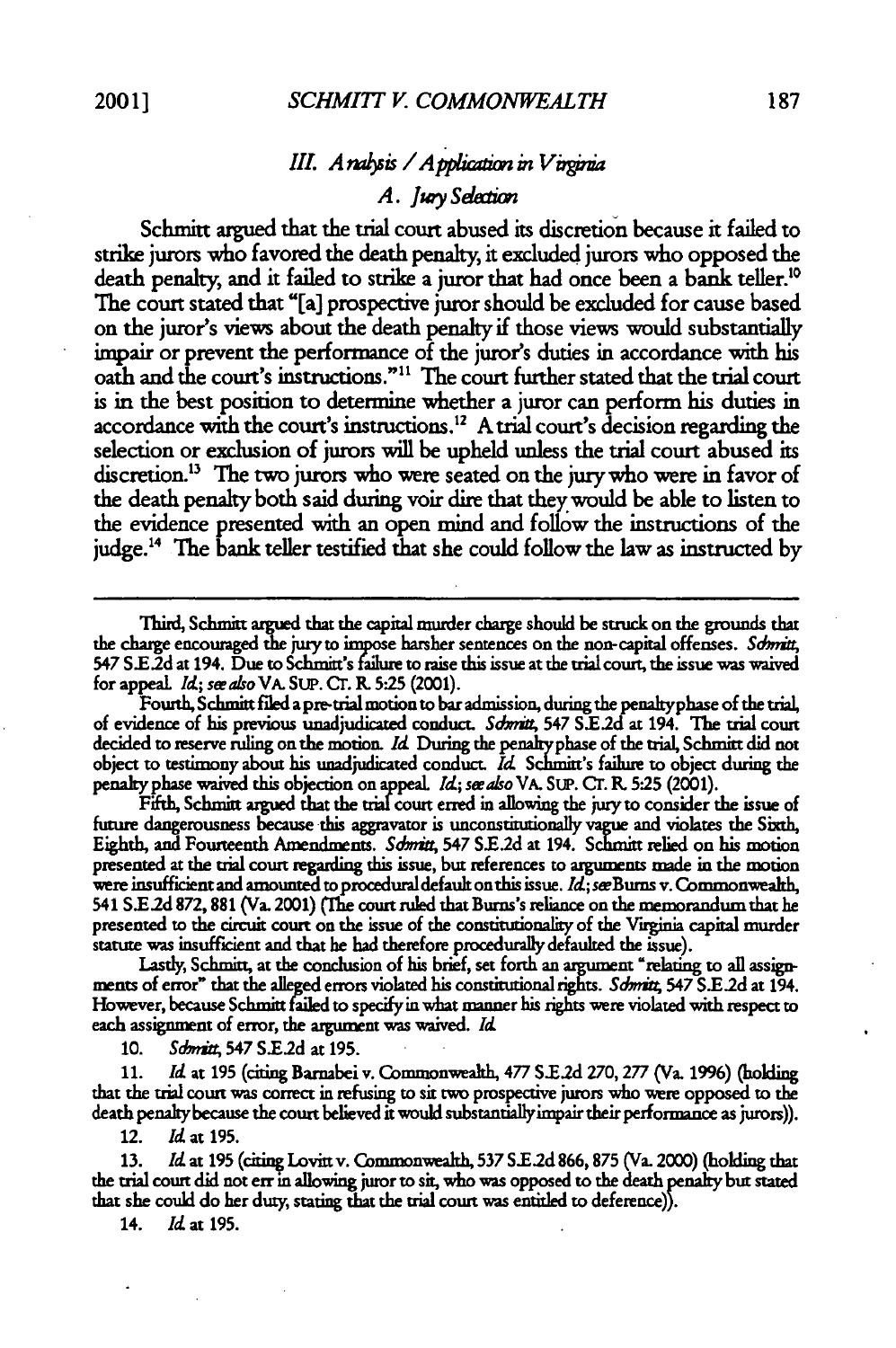the court, so the trial court seated her as well.<sup>15</sup> The Supreme Court of Virginia held that the trial court acted properly when it allowed these three jurors to sit.<sup>16</sup> The juror who was opposed to the death penaltystated that she would be unable, no matter what the circumstances, to vote for the death penalty.<sup>17</sup> The Supreme Court of Virginia held that the trial court properly excluded her.<sup>18</sup>

Schmitt argued that the trial court erred in limiting his questioning of prospective jurors during voir dire regarding their views on the death penalty.<sup>19</sup> The trial court refused to allow prospective jurors to respond to hypothetical questions posed by the defense.<sup>20</sup> Under *Witherspoon u Illinois*<sup>21</sup> and *Morgan u Illinois*,<sup>22</sup> a juror should be dismissed for cause if the juror would automatically vote against the death penalty or if the juror would automatically vote for the death penalty if the defendant were to be found guilty of capital murder.<sup>2</sup> Restrictions on the use of hypotheticals prevents counsel from conducting a *Witherspoon* and *Morgan* inquiry. Hypotheticals are essential because jurors supposedly do not know much about this particular case. The only way to determine whether a juror could consider life or death is to pose hypotheticals. It is not enough to just ask the question: "Would **you** ever impose the death penalty?" While it is true that the questions to a prospective juror **must** be posed with reference to the juror's ability to consider the evidence and the court's instructions, hypotheticals are still necessaryto determine whether the juror can truly consider both life and death. **By** not allowing the hypothetical questions, limits are placed on the defense in determining where potential jurors stand on the issue of the death penalty.

Schmitt further argued that the trial court improperly asked leading questions of prospective jurors during voir dire in order to rehabilitate them.<sup>24</sup> When the judge asks leading questions the defense counsel must object the moment the question is asked.<sup>25</sup> Schmitt did not object to the leading questions specifically

**23.** Witherspoon v. Illinois, **391 US. 510 (1968)** (holding that a juror could not be dismissed for cause for general objections to the death penahl); Morgan v. Illinois, 504 **US. 719** (1992) (holding that a judge must ask, if requested **by** counsel, whether a potential juror would autornaticaly vote for the death penalty if the defendant was found guilty of capital murder).

24. *Sdmia* 547 **SE.2d** at **196-97.**

**<sup>15.</sup>** *Id* at **196.**

**<sup>16.</sup>** *Id*

*<sup>17.</sup> Id*

**<sup>18.</sup>** *Id*

**<sup>19.</sup>** *Id*

<sup>20.</sup> *Id*

<sup>21.</sup> **391 US. 510 (1968).**

<sup>22. 504</sup> **US.** 719 (1992).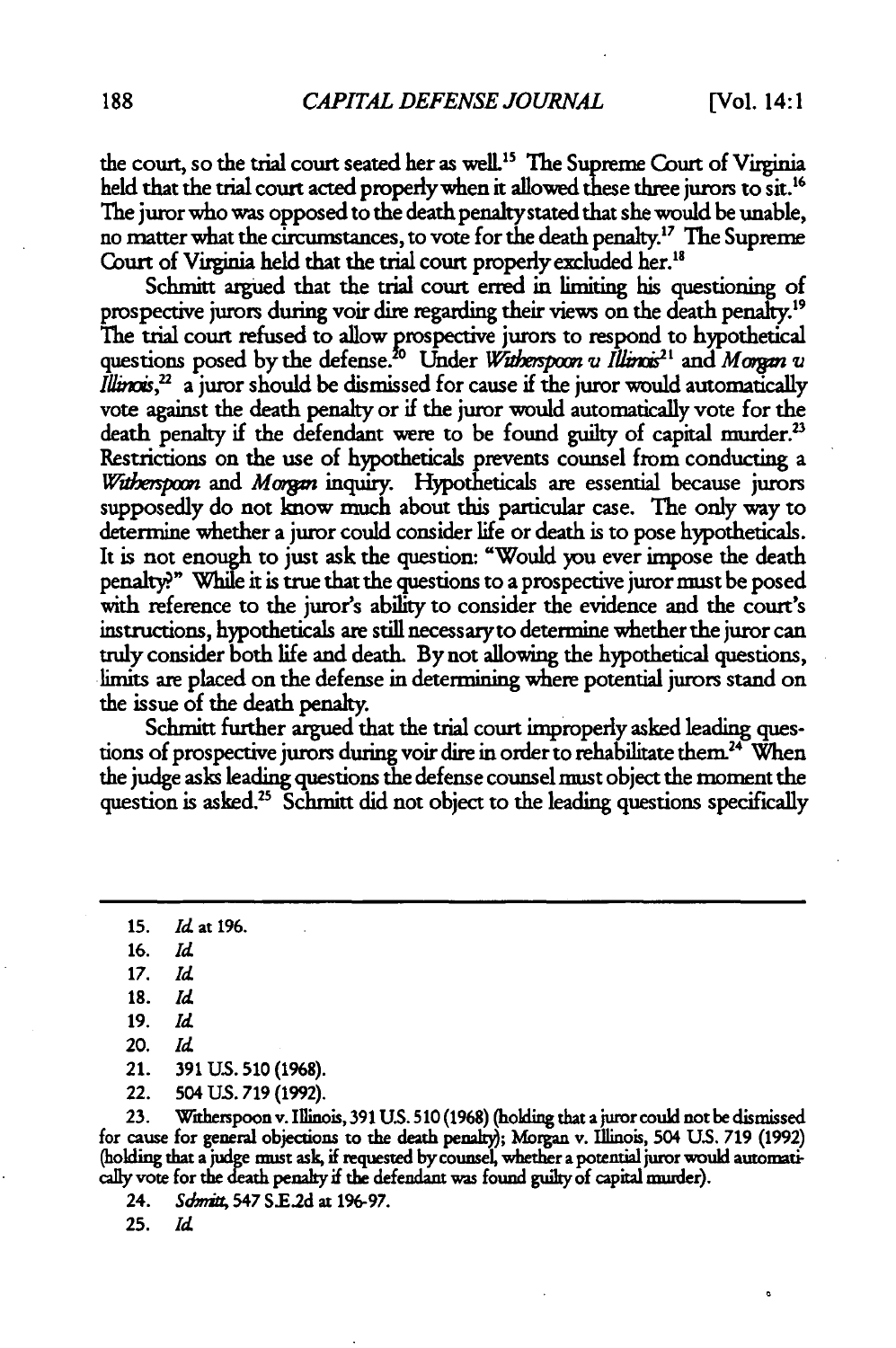but rather made a general objection at the end of the voir dire.<sup>26</sup> The appellate court therefore considered the objections waived because they were untimely.<sup>27</sup>

# *B.* Dedarations Against Penal Interest

Schmitt argued that the trial court erred in refusing to permit the crisis negotiator, Lieutenant Clarq, to testify about statements that Schmitt made regarding the robbery and the shooting.<sup>28</sup> The statements included Schmitt's admission that he committed the robbery and his claim that he did not intend to kill Dunning, but rather, shot him during a struggle.<sup>29</sup> The court disagreed with Schmitt that the statements were admissible as a declaration against his penal interest.30 Declarations against penal interest are an exception to the hearsayrule which allows out-of-court statements that tend to incriminate a declaramt to be received in evidence upon a showing that the declaration is reliable and that the declarant is presently unavailable.<sup>31</sup> When the declarant has made a statement that is contraryto his self-interest, this "element of self-interest" functions as a "reasonablysafe substitute for the oath and cross-examination as a guarantee of truth."<sup>32</sup> The court believed that the statements that Schmitt wanted admitted constituted a self serving denial of criminal intent.<sup>33</sup> For this reason, the court ruled that the statements were not declarations against penal interest.<sup>34</sup>

### **C** *Sentencing Issues*

#### *1. E tidaxe f Viainds 06wrar*

The Commonwealth was allowed to present testimony from the victim's friends at the sentencing phase of the trial.<sup>35</sup> Several bank employees testified about his kindness and generosity toward his fellow employees.<sup>36</sup> The Commonwealth presented testimonythat he was the father of three children and **was** soon

31. Se Ellison v. Commonwealth 247 **SE2.2d** 685, 688 (Va. 1978) (holding that, while a declaration against penal interest is an exception to the hearsaynrle, the declaration is only admissible upon a showing that the declaration is reliable).

**32.** Newberryv. Commonwealth, 61 **S.E.2d** 318, **326** (Va. 1950) (stating that admissions that are contrary to self interest, even those generally considered hearsay, are admissible **so long** as the evidence is important to the ends of justice and the element of self-interest affords a reasonably safe substitute for the oath and cross examination as a guarantee of truth).

**33.** *Sdmia,* 547 S.E.2d at 198.

**35.** *Id* at 193.

**<sup>26.</sup>** *Id* at 197.

**<sup>27.</sup>** *Id*

<sup>28.</sup> *Id* at 198.

<sup>29.</sup> *Id*

**<sup>30.</sup>** *Id*

<sup>34.</sup> *Id*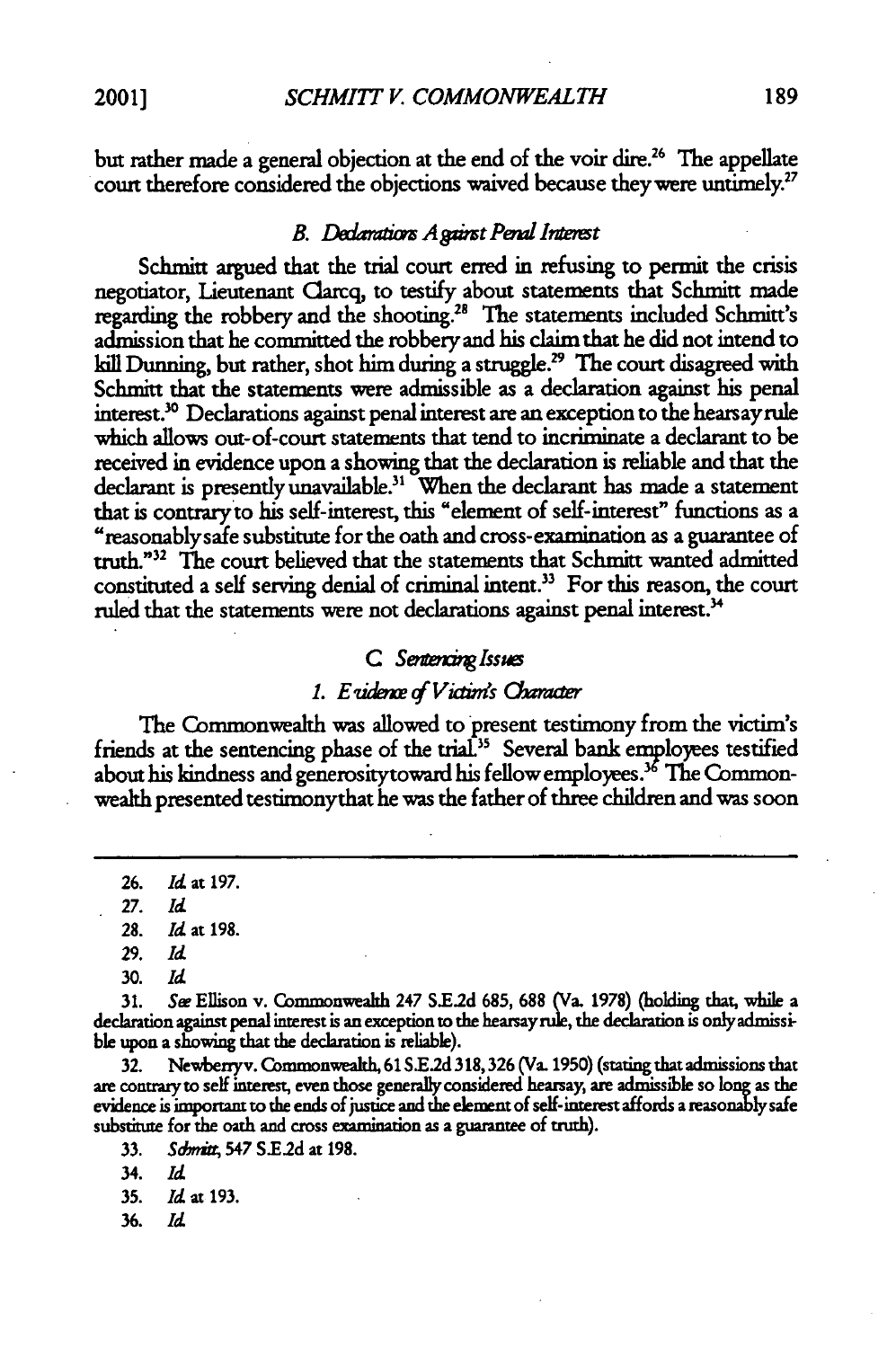to be married. <sup>7</sup>**The** admission of this testimony about the victim should be compared to the denial of testimony about the victim in *Lenz v Commonwealth*<sup>38</sup> and *Remington v Commonwealth*.<sup>39</sup> In *Lenz*, the court refused to allow evidence of the victim's prior record showing that the victim was a murderer.'° The court stated, "[t]he victim's prior convictions had no relevance to the issue whether the defendant's acts were vile, inhuman, or showed depravity of mind, and the victim's criminal record was not relevant to the issue whether the defendant would constitute a serious continuing threat to society."<sup>41</sup> In *Remington*, the court relied on the *Lenz* decision in determining that "generally, a defendant does not have a constitutional right to present evidence of a victim's criminal history."<sup>42</sup> It is difficult to determine what, if any, relevance statements about the victim's history or character have on the determination of a sentence. The evidence about the degree of harm or loss caused by the crime is not relevant to the determination about vileness and/or future dangerousness that the jury is required to make when determining whether to give life or death.<sup>43</sup> The court has now permitted the Commonwealth to introduce evidence that portrays the victim in a positive light, but has disallowed defendant's attempts to introduce evidence that portrays the victim in a negative light. If the court allows the introduction of victim evidence at all, then it should not matter whether the evidence is good or bad.

# 2. Conditions of Incanceration

Schmitt contended that the trial court erred in refusing to allow evidence concerning prison life to rebut the Commonwealth's arguments on future dangerousness.<sup>44</sup> Schmitt claimed that in capital murder sentencing, such evidence is relevant to the issue of whether a defendant will pose a future threat to society.<sup>45</sup> Simmors u South Carolina<sup>46</sup> held that in a case in which future dangerousness is at issue and the onlyaltemative to a sentence of death under applicable

**37.** *Id*

**38.** 544 **S.E.2d 299** (Va. 2001).

**39.** *Se also* Remington v. Commonwealth, 551 **S.E2d** 620 (Va. 2001) (holding that a defendant has no constitutional right to present evidence of a victim's criminal history); Lenz v. Commonwealth, 544 **SE.2d 299** (Va. 2001) (holding that the victim's prior criminal record **had** no relevance in determining whether the defendant's acts were vile or showed a likelihood of future dangerousness); MythriA.Jayaraman, Case Note, 14 CAP. DEF.J. 151(2001) (analyzing Remington v. Commonwealth and Lenz v. Commonwealth).

40. *Lim,* 544 **S.E2d** at **307.**

41. *Id*

42. *Rvi"* **551 S.E2d** at **635.**

43. See Matthew L. Engle, *Due Proces Limitations on Victim Impact E vidence*, 13 CAP. DEF. J. 55, **63 (2000).**

46. **512 US.** 154 (1994).

<sup>44.</sup> *Sdmi* 547 **S1.2d** at 199.

<sup>45.</sup> *id*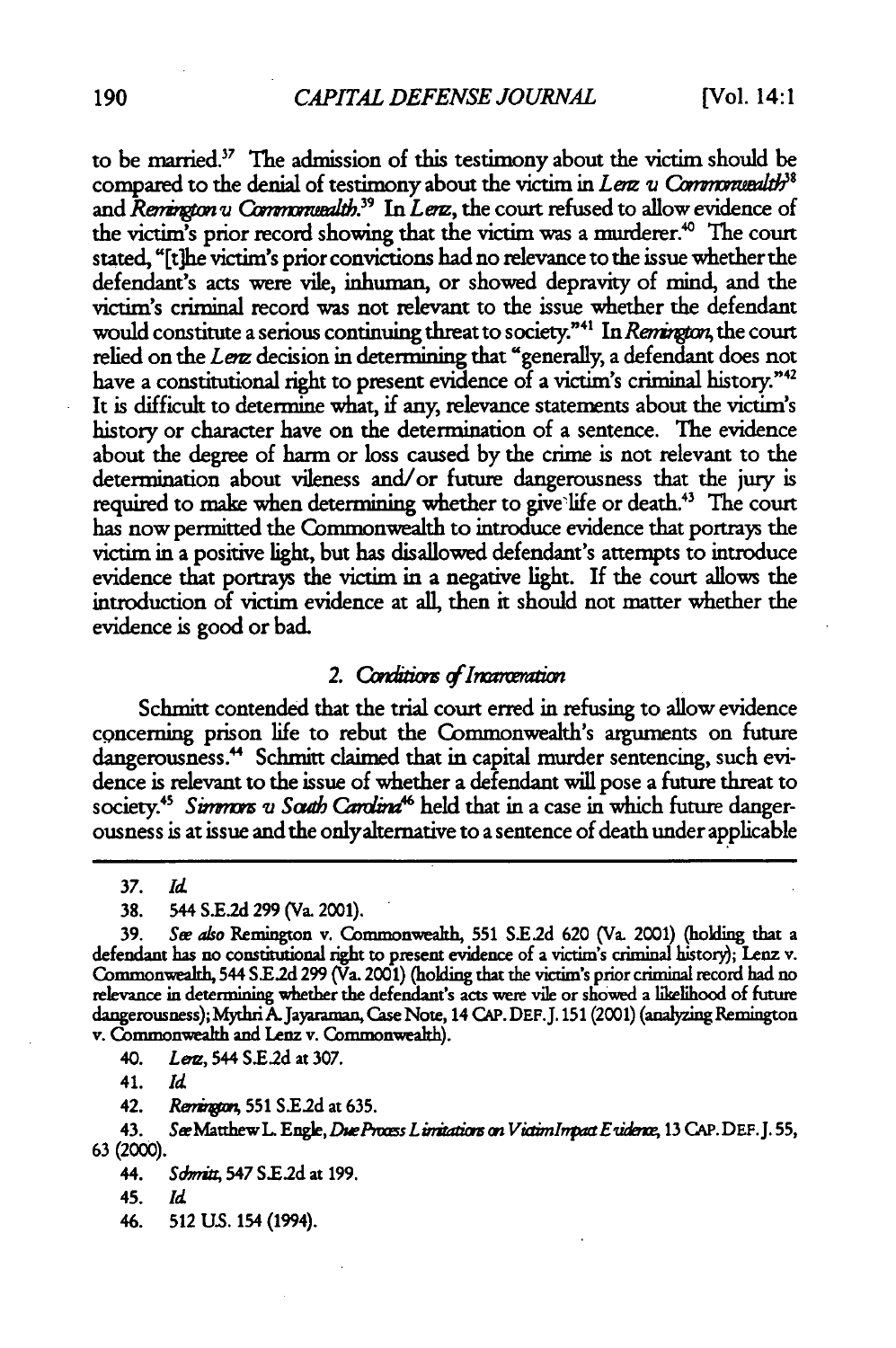law is life without parole, due process requires that the jury be told that "life means life."47 In Virginia, those convicted of capital murder are ineligible for parole. Therefore, when determining whether the defendant will pose a continuous threat to society, the society referred to must be prison society because the defendant will never again be a member of any other society.<sup>48</sup> For this reason evidence of prison life becomes highly relevant. The Supreme Court of Virginia has held that prison life testimony is not admissible as mitigation evidence, however, it should be used to rebut future dangerousness.<sup>45</sup> In *Ganbrer v Florida*,<sup>50</sup> the United States Supreme Court ruled that capital defendants have a constitutional right to present evidence which rebuts the proposition that the defendant poses a future danger to society.<sup>51</sup> In the case at hand, the court concluded that because the Commonwealth had not presented evidence concerning prison security, the evidence proffered by Schmitt was not admissible to rebut particular evidence concerning prison securityor prison conditions offered by the Commonwealth.52 However, the court was mistaken. *The* Commonwealth did make reference to prison life during closing argument.<sup>53</sup> The prosecutor mentioned prison life in his closing argument when he talked about the "wonderful life" Schmitt would have were he sentenced to life imprisonment.<sup>54</sup> Because the Commonwealth made reference to prison life and because the defendant has a constitutional right to rebut the Commonwealth's argument of future dangerousness, the court should have allowed prison life evidence to be introduced.

#### *3. Vilenes*

Schmitt next argued that the trial court erred in allowing the Commonwealth to present evidence regarding vileness and in allowing the juryto consider this factor.<sup>55</sup> Schmitt claimed that although the jury did not use the vileness

49. *Swgnady* Burns v. Commonwealth, 541 **S.E.2d 872** (Va. 2001) (allowing for limited rebuttal on the relevance of prison life evidence to future dangerousness).

- **50.** 430 **U.S.** 349 (1977).
- **51.** Gardner v. Florida, 430 US. 349 (1977).

52. *Sdmitt*, 547 S.E.2d at 199.

- 53. *Id*
- 54. *Id* at 200.

**55.** *Id* at 201; *sw also* Peterson v. Commonwealth, 302 **SE.2d 520** (Va. **1983)** (holding that the jury fixed punishment at death based upon a finding of future dangerousness rather than vileness because killing with a single gun shot wound from which the victim dies instantlydoes not constitute vileness).

<sup>47.</sup> Simmons v. South Carolina, **512** U.S. 154 (1994); seegwmyKathryn Roe Eldridge, Case Note, 14 **CAP. DEF.J. 89** (2001) (analyzing Shafer v. South Carolina, 121 **S. C. 1263** (2001) (holding by the Supreme Court of the United States that the Simmors instruction that life means life does apply when future dangerousness is at issue)).

<sup>48.</sup> VA. **CODE** ANN. **S** 19.2-264.4(A) (Mfichie 2000) (stating that anyperson sentenced to life imprisonment is ineligible for parole).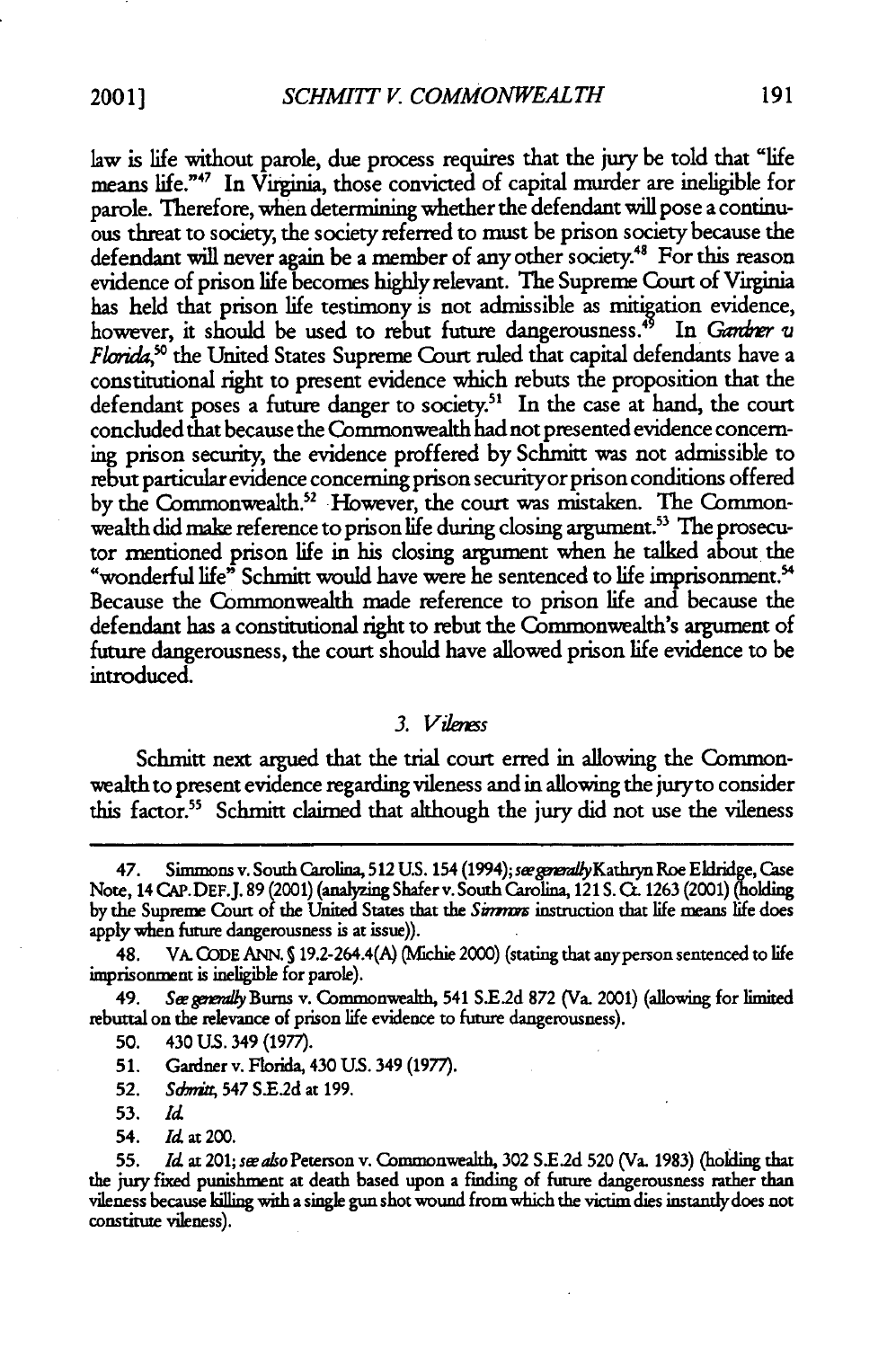factor in its determination to impose the death penalty, the arguments concerning vileness were prejudicial to the jury's consideration of future dangerousness.<sup>56</sup> The court ruled that the jury's rejection of the vileness claim is proof that they understood the court's instruction to consider the two aggravating factors separately.<sup>57</sup>

#### 4. *Future Dangerousness*

Schmitt further claimed that there was insufficient evidence to support the jury's finding of future dangerousness.<sup>58</sup> Future dangerousness refers to the probabilitythat the defendant would commit criminal acts of violence that would constitute a "continuing serious threat to society."" **The** court has held that the "facts and circumstances surrounding a capital murder maybe sufficient, standing alone, to support a finding of future dangerousness."<sup>60</sup> In this case, Schmitt murdered Dunning, a security guard, to facilitate a robbery.<sup>61</sup> The Supreme Court of Virginia ruled that the jury was entitled to find that this violent act was sufficient to show "future dangerousness."<sup>62</sup> By ruling that the violent act itself was enough to meet the requirements for future dangerousness, the court effectively ruled that every capital murder meets the future dangerousness requirement because a violent act is implicit in a capital murder.

### 5. Mitigating Factors

Schmitt also asserted that the trial court erred in refusing to instruct the **jury** on mitigating factors.<sup>63</sup> Schmitt claimed that he was under the influence of controlled substances, that he had shown remorse for his actions, and that a term of life imprisonment would be served without parole.<sup>64</sup> The court ruled that Schmitt was not entitled to a jury instruction that emphasized any particular

60. Sdmit 547 S.E.2d at 201; **see** Lovitt v. Commonweath, **537 SE.2d** 866,878 (Va. 2000) (holding that the facts and circumstances surrounding a capital murder maybe sufficient standing alone to support a fiading of future dangerousness).

**61.** *Sdm,* 547 **SE.d** at 192.

**62.** *Id* **at** 201 (stating that 'the jurywas entitled to find that this violent, premeditated action was strong evidence that Schmitt is a dangerous person who would commit future criminal acts of violence").

**<sup>56.</sup>** *Sdndi,* 547 S.E.2d at 201.

**<sup>57.</sup>** *Id*

**<sup>58.</sup>** *Id*

**<sup>59.</sup>** *See* VA. **CODE ANN.** S 19.2-2642 (Miclie 2000) (stating **that** "a sentence of death shall not be imposed unless a jury finds a threat of future dangerousness or vileness and recommends that the death penalty be imposed").

**<sup>63.</sup>** *Id* at 202.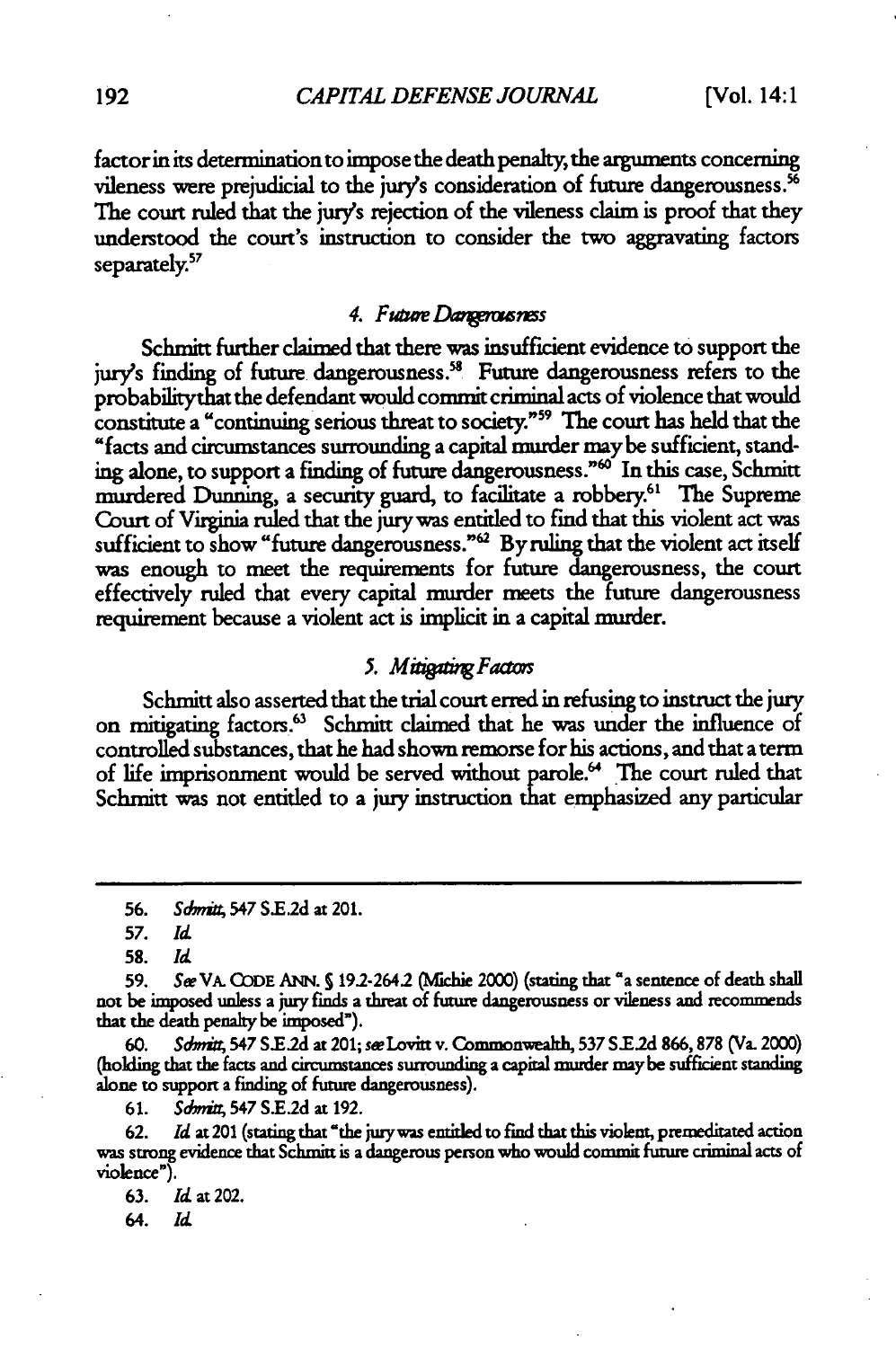mitigating factors and the trial court was therefore correct in not allowing this jury instruction.<sup>65</sup>

### *D. ThtmdaumitReuew*

Virginia Code Section 17.1-313(Q requires the Supreme Court of Virginia to review death sentences to determine whether theyare: (1) "imposed under the influence of passion, prejudice, or any other arbitrary factor"; and (2) "excessive or disproportionate to the penalty imposed in similar cases."<sup>66</sup> Schmitt argued that the sentence was based on passion, prejudice and arbitrariness because: (1) the Commonwealth was improperly allowed to argue that Schmitt's crime satisfied the aggravating factor of vileness; (2) evidence and testimony was allowed that inflamed the passions of the jury, and (3) the prosecutor engaged in raising the juror's passions by making improper remarks encouraging them to vote for the death penalty.<sup>67</sup>

The court found no merit in Schmitt's claims.<sup>68</sup> According to the court, the introduction of the vileness aggravating factor clearly did not affect the death sentence ruling because the jury rejected the use of vileness as an aggravating factor in its determination to impose the death penalty.<sup>69</sup> The court found that the testimonywas properlyadmitted as evidence and the jurywas entitled to view all the available evidence in making its sentence determination." As for the prosecution's comments, the court found no reason to believe that any of the comments influenced the jury's verdict.<sup>71</sup>

When determining whether the sentence was disproportionate or excessive, the court must look at how other sentencing bodies **in** the jurisdiction generally impose the supreme penalty for comparable or similar crimes, considering both the crime and the defendant.<sup>72</sup> The court focused on other capital murder cases **in** which the death penaltywas obtained under the predicate of future dangerousness.73 The court found, with some exceptions, that the death sentence has generally been imposed where there is a finding of future dangerousness and the underlying crime was robbery.<sup>74</sup>

**71.** *Id*

*72. SeeasoVA.* CODE ANN. **5 17.1-313(C)** (Mlchie 1999) (mandating that a reviewing court reviews the death sentence imposed to determine whether it (1) has been "imposed **under** the influence of passion, prejudice, or anyother arbitrary factor"; or (2) "is excessive or disproportionate to the penalty imposed in similar cases, considering both the crime and the defendant").

**73.** *Sdmi* 547 **S.E.2d** at 203.

74. *Id* However, there are also cases where a life sentence has been given upon a finding of

**<sup>65.</sup>** *Id* (citing Burns v. Commonwealth 541 **S.E2d 872, 895** (Va. 2001) (holding that defendant convicted **of** capital murder is not entitled to a jury instruction that emphasizes a particular mitigating factor)).

<sup>66.</sup> VA. CODE ANN. **S 17.1-313(Q** (Mfichie 2000).

<sup>67.</sup> *Sdmrk,* 547 S.E.2d at 202, 203.

<sup>68.</sup> Id at 203.

**<sup>69.</sup>** *Id*

**<sup>70.</sup>** *Id*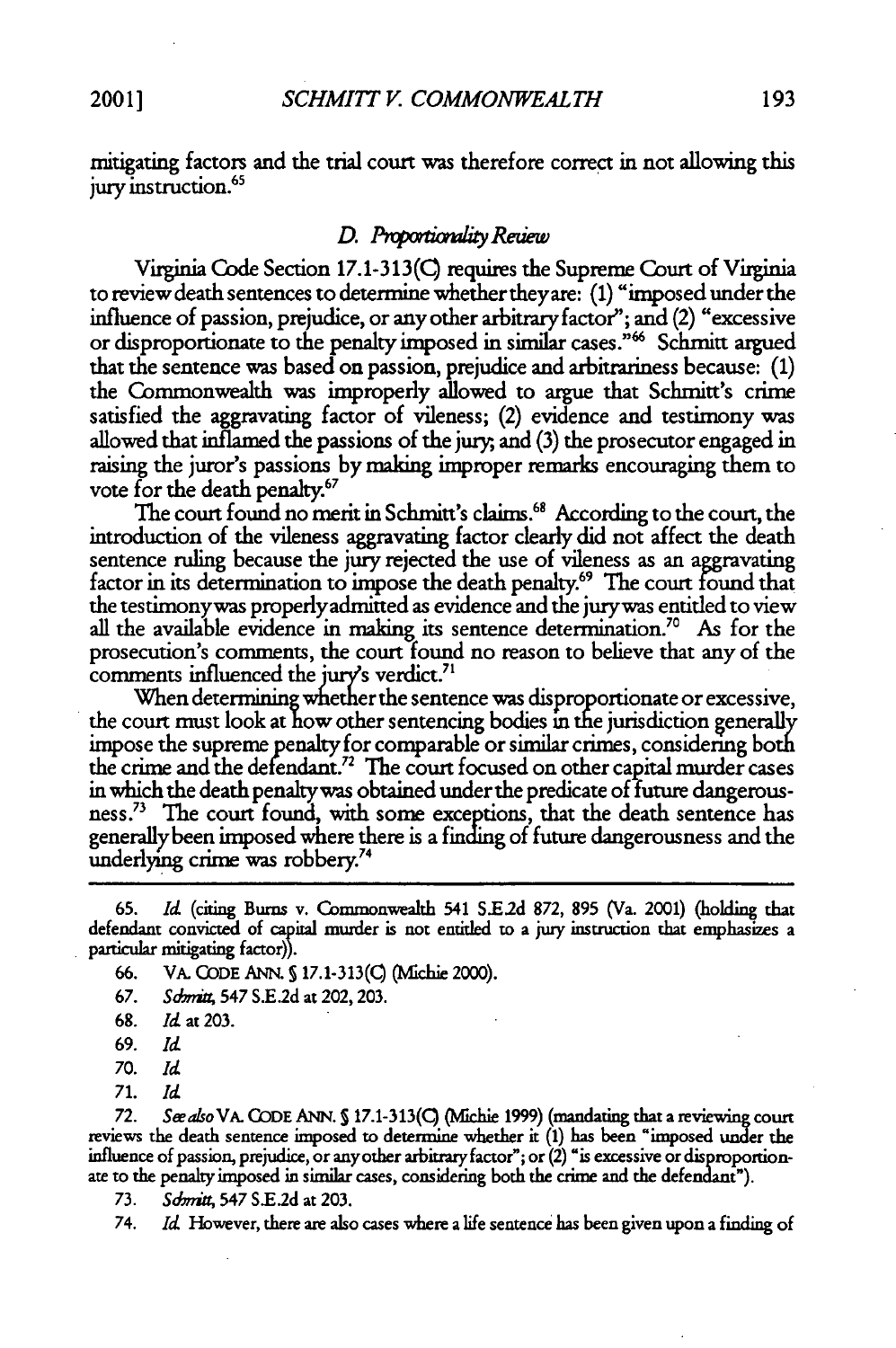# *E. Appellate Issues Waived*

# *1. Jury Issues*

The appellant in this case had multiple issues to appeaL Unfortunatelymany of the issues were waived for **failure** to object at the proper time. 5 Schmitt failed to make a timelyobjection to the seating of the jury. There are several objections that must be made when objecting to the seating of a jury.<sup>76</sup> First, defense counsel must object when the challenge for cause is overruled." The defense counsel must object to the seating of the jury.78 Counsel cannot be forced to use a peremptory strike to strike a juror who should have been excluded for cause.<sup>79</sup> If it is necessary to use a peremptory strike to strike a juror who was not excluded on a challenge for cause, defense counsel must still object to the seating of the jury, but can agree to the seating of the jury subject to prior objections.<sup>80</sup>

# 2. Trial Judge's Questions at Voir Dire

Schmitt argued that the trial court improperly asked leading questions of prospective jurors during voir dire."' The judge's voir dire was done to "rehabilitate" and make the jurors appear to be qualified.<sup>82</sup> The judge, as claimed by Schmitt, acted "inappropriately" byasking prospective jurors whether they could fairly consider both sentencing alternatives, thereby "hindering [Schmitt's] opportunity to get a valid response."<sup>83</sup> The issue was waived on appeal because an objection based on the judge asking leading questions must be made when the question was asked and Schmitt failed to do this.<sup>84</sup>

**76.** *Id*

**77.** See Beavers v. Commonwealh, 427 **S.E2d** 411, 418-19 (Va. **1993)** (holding that when a juror is struck for cause an objection must be made immediately or the issue is waived).

**78.** Spencer v. Commonwealth, 384 **S.E2d** 785 (Va. **1989)** (holding that if a partyobjects to rulings made during voir dire of a prospective juror but subsequently fails to object to the seating of that juror, the party has waived the voir dire objections).

**79.** SeeMurrayv. Commonwealth, No.0874-00-4,2001WL345780,at\* (Va. CtApp. Apr. **10,** 2001) (holding that if the judge errs in denying defense challenge for cause, the error survives defense counsel's use of a peremptory to strike the juror).

**80.** *Id* (finding that defendan did not waive objection to seating of juror **by** agreeing to seat juror because defendant did so while preserving the prior objection).

future dangerousness when the underlying crime was robbery. Seee.g., McLean v. Commonwealth, 516 **S.E2d** *717* **(Va. C. App. 1999);** Mundyv. Commonwealh, **390 S E.2d 525** (Va. at **App. 1990);** Rea v. Commonwealth, 421 **S.E.2d** 464 **(Va. G.** App. **1992).**

<sup>75.</sup> *Sdmitt*, 547 S.E.2d at 195.

<sup>81.</sup> *Sdmitt*, 547 S.E.2d at 196-97.

**<sup>82.</sup>** *Id*

**<sup>83.</sup>** *Id*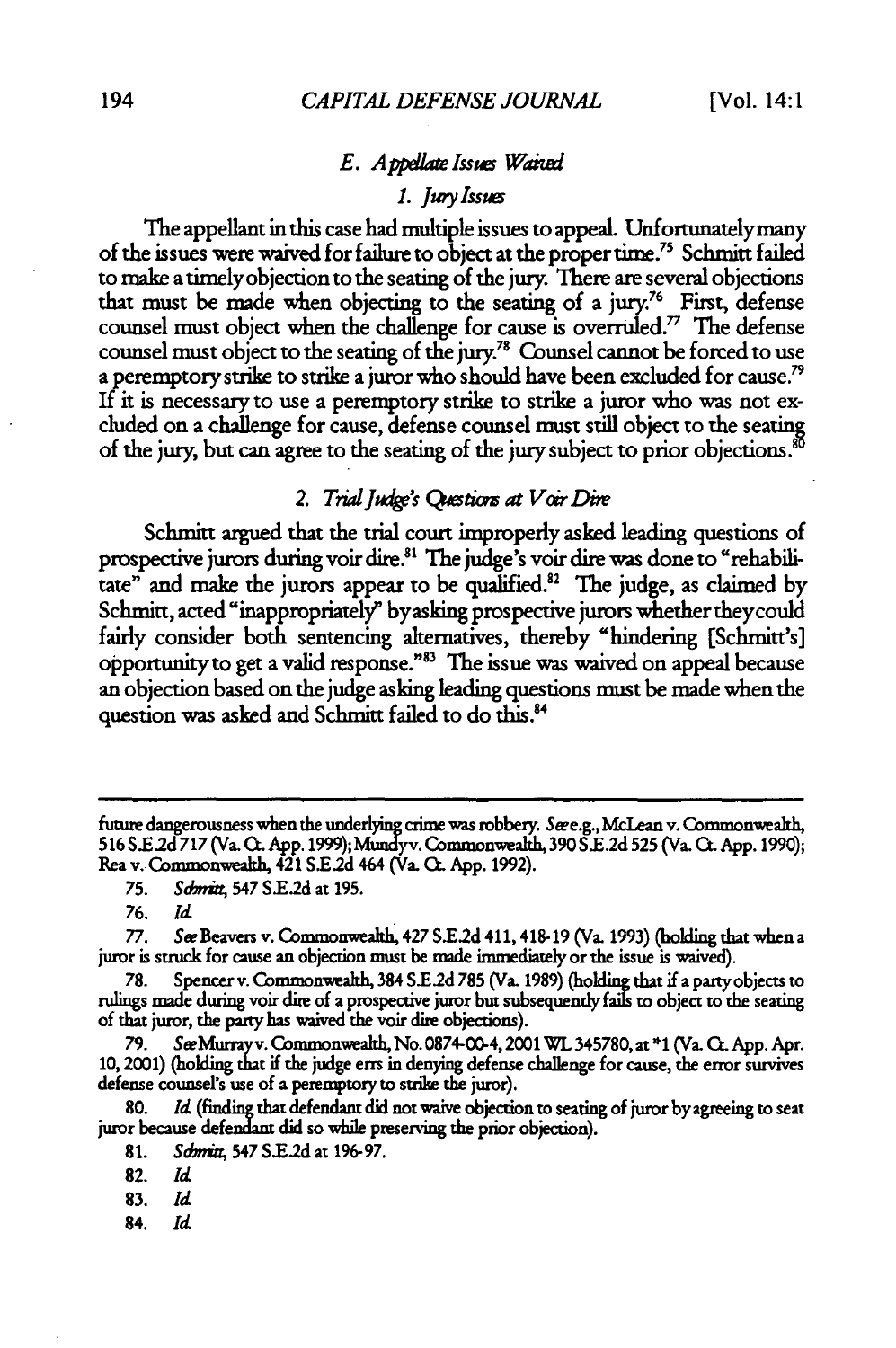#### *3. Jwykswctim*

Schmitt argued that the trial court erred in not allowing his jury instruction. He noted that the Commonwealth's failure to produce the two bank customers that were behind Schmitt in line allowed the jury to presume that the testimony of those witnesses was unfavorable to the Commonwealth.<sup>85</sup> The Supreme Court of Virginia ruled that the trial court's refusal of the instruction was the correct ruling because the Commonwealth's burden of proof does not include "the dutyto produce all witnesses possiblyhaving some knowledge of a case." <sup>6</sup> Schmitt also objected to the use of the instruction that it is "permissible to infer that every person intends the natural and probable consequences of his or her acts."<sup>87</sup> Schmitt argued that this diminished the presumption of innocence.<sup>88</sup> **The** Supreme Court of Virginia ruled that this instruction did not establish an improper presumption but rather stated a permissive inference.<sup>89</sup> Objections to jury instructions must be made when the jury instructions are issued.<sup>90</sup>

#### *4. Cawnz mab's CigA rWnent*

Schmitt objected to the following comments made bythe prosecutor during his closing argument: "(1) Schmitt's use of a stolen gun when the Commonwealth earlier had stipulated that the gun was not stolen; (2) Schmitt's prior 'shotgun assault' on his girlfriend; and 3) the 'wonderful life' in prison Schmitt would have were he sentenced to life imprisonment."<sup>91</sup> Schmitt claimed that his fair trial and due process rights were violated.<sup>92</sup> The Supreme Court of Virginia disagreed.<sup>93</sup> Schmitt objected when the Commonwealth made the comment about Schmitt's use of the stolen gun and the trial court promptly **gave** explicit curative instructions.<sup>94</sup> The Supreme Court of Virginia ruled that without evidence to the contrary, the court will presume that the jury followed the instructions that were given.<sup>95</sup>

As to the comments about the "shotgun assault" and the "wonderful life," Schmitt failed to make a request for a curative instruction or mistrial at the time

*87. Id*

90. VA. **SUP.** Cr. R **5.25** (2001) (stating that an "[e]rror will not be sustained to any ruling of the trial court or the commission before which the case was initiallytried unless the objection was stated with reasonable certaintyat the time of the ruling, except for good cause shown or to enable this Court **to** attain the ends of justice").

91. *Sbin* 547 **S.E2d** at 200.

92. *Id*

- 94. *Id*
- **95.** *Id*

**<sup>85.</sup>** *Id* at **198.**

**<sup>86.</sup>** *Id*

**<sup>88.</sup>** *Id*

**<sup>89.</sup>** *Id* at 199 (stating that the instruction did not establish an improper presumption but rather stated a permissive inference) (atugKelly v. Commonwealth **382** S.E.2d 270, **278** (Va. C. App. 1989)).